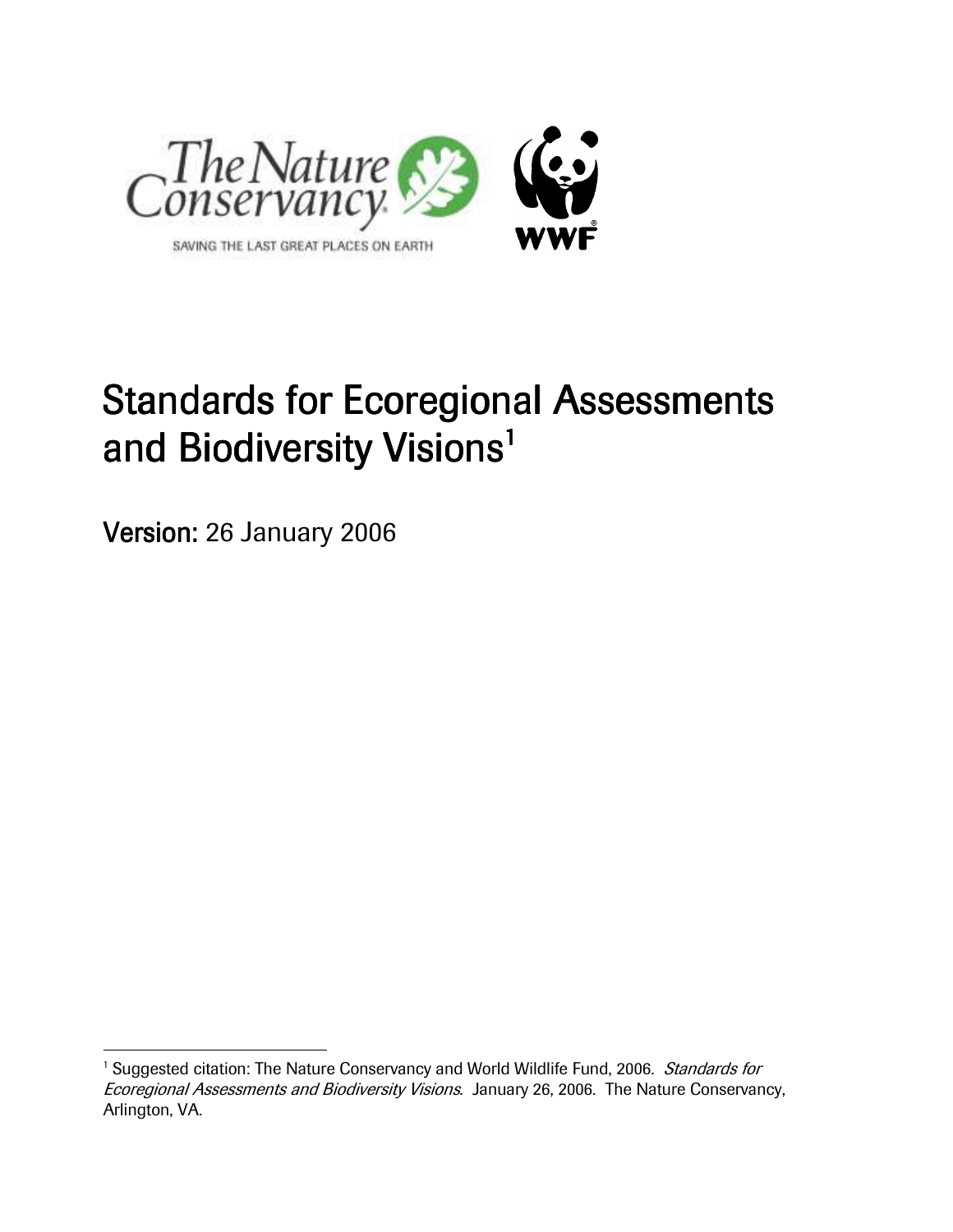Conservation scientists and practitioners are using regional conservation assessments around the world to support and guide comprehensive and representative biodiversity protection (e.g. Cowling and Pressey 2003; Noss 2003; Groves 2003; Groves et al. 2002; Dinerstein et al. 2000; Margules and Pressey 2000). In addition to identifying important places, these assessments help organize and update biodiversity information; develop, implement and prioritize strategies; evaluate success, and; inform adaptive management of conservation investments and actions.

Years of implementation of these ecoregional visions, or assessments<sup>2</sup>, has generated a set of standards that can serve as guiding principles to establish scientific credibility, methodological rigor, and consistency for comparative and regional analyses in support of conservation actions (Noss 2003). In addition, processes and products important for developing and implementing partnerships, strategies, measures of success and adaptive management can benefit from standards (Groves et al, 2002; 2003, Dinerstein et al 2000). The below standards define minimum criteria for credibility and conservation impact for ecoregional scale assessments based on efforts by The Nature Conservancy and the World Wildlife Fund. In developing these standards, we have built upon the work of Noss (2003), Cowling and Pressey (2003), Groves (2003) and Margules and Pressey (2000), and used nearly a decade of practical experience in both developing and implementing ecoregional conservation plans in over 90 ecoregions around the world.

# Expectations for Ecoregional Assessment/Biodiversity Vision **Standards**

These standards do not define or dictate approaches, methods, or tools. Ecological patterns, available data, analytical tools and capacities, funding, and timeframes vary greatly among ecoregions and assessment teams. This variety of contexts around the world mandates flexibility. This set of standards allows flexibility for the variety of situations that are faced and the opportunity for innovation while retaining a minimum level of rigor and consistency in conservation planning science and information needs. needs.

Funding, capacity and time frames may often force planning teams to develop ecoregional assessments rapidly or force the plans to fall short in meeting one or more of the standards. Given that these standards are key ingredients for successful conservation planning and implementation, failure to meet any one comes at a cost. It may be a cost relative to the scientific credibility, the confidence that all biodiversity is adequately represented, the ability to repeatedly measure status over time, or the adequate engagement of partners to develop and implement a common conservation vision. When a team falls short on a principle, they should evaluate, with their peers, how the quality of the plan may be impacted, what the costs to effective implementation of informed conservation action may be for ourselves or for our partners, and if we can be willing to live with these limitations, and if so, for how long. Teams should also evaluate what circumstances will lead to a revision or strengthening of the plan to address the standard(s). When one of the standards can not be met, the expectation is that an assessment team will clearly articulate to management and partners, the steps that will be taken in the future to ensure that gaps are met.

 $\overline{a}$ 

<sup>&</sup>lt;sup>2</sup> The terms "*vision*" and "*assessment*" are here used interchangeably. The World Wildlife Fund's ecoregional analyses of biodiversity have been labeled "biodiversity visions" whereas The Nature Conservancy's approach is called "ecoregional assessments." The two approaches are near completely aligned in purpose and product, and these shared guiding principles aim to further that congruence.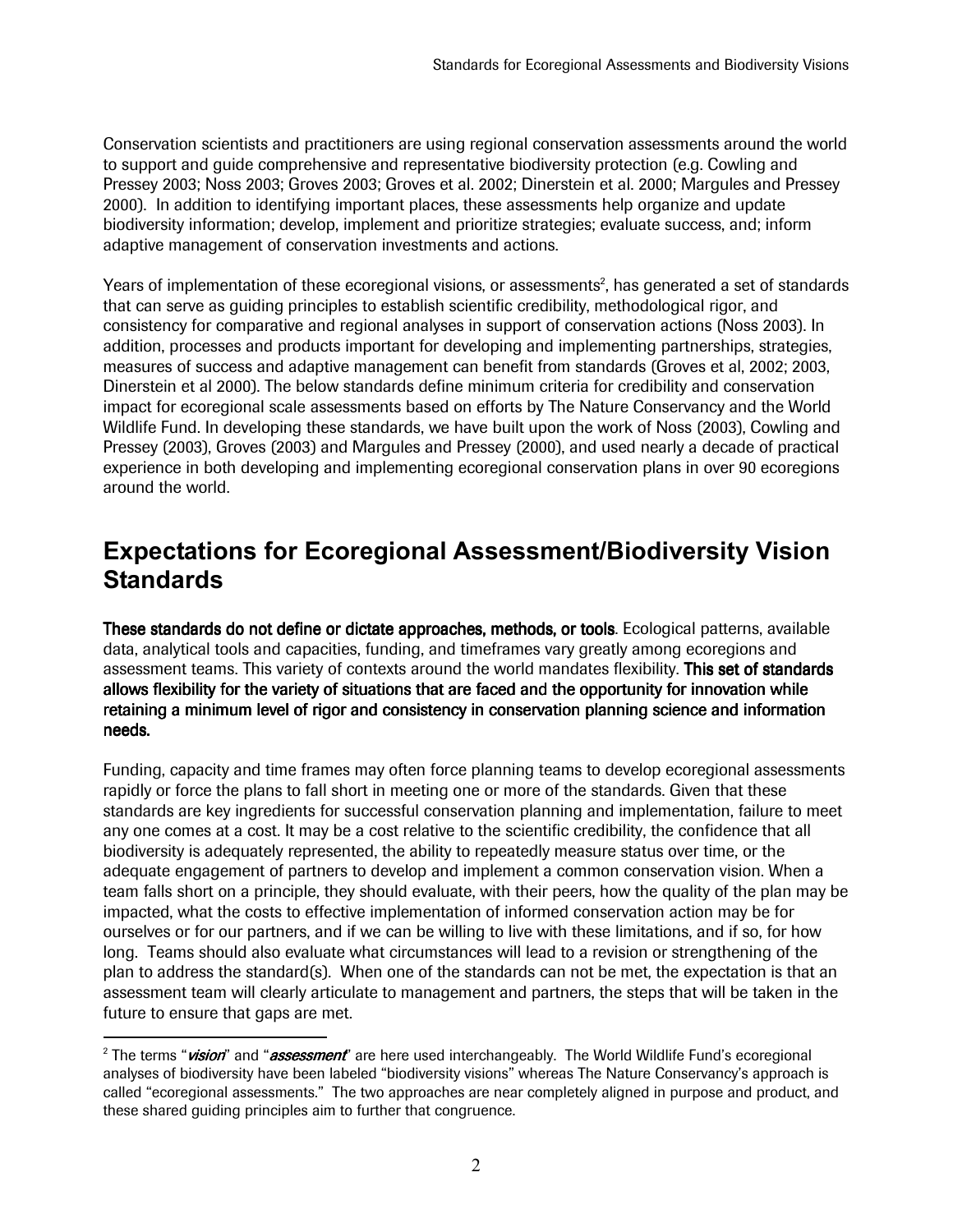Each of the standards has a suite of examples, products, tools, and methods associated with it. This information is available online in a web-based toolbox for Ecoregional Assessments at: (http://conserveonline.org/workspaces/ecotools). If you have any comments or questions, please contact Jonathan Higgins (jhiggins@tnc.org) of The Nature Conservancy, or John Morrison (john.morrison@wwfus.org), of the World Wildlife Fund.

# Standards for Ecoregional Assessments/Biodiversity Visions

We have organized the standards into three categories. The first, **Supporting Actions** includes standards centered on building and implementing the assessment in a way that can lead immediately to conservation impact (e.g., collaboration with partners, developing workplans, sharing data). The second category, Guiding Actions, contains technical standards for developing the assessment, and defines minimum information needs and scientific analyses to identify goals, define a vision of success, inform conservation actions and measure conservation status. The third category, Taking Actions includes standards to identify priority strategies and places, organizational roles and responsibilities and financial support for long-term conservation action.

# SUPPORTING ACTIONS

1. Assemble an ecoregion team with strong and ambitious leadership, and broad expertise in ecology, conservation biology, data analysis and management, and socioeconomic capacity. and socioeconomic capacity.

#### Rationale

Lasting conservation of biodiversity across the ecoregion requires an interdisciplinary approach that ensures both biological rigor and creative solutions that are reflective of overarching socioeconomic and political realities. These capacities may stem from the lead organization responsible for development of the plan, from partner organizations and from influential individuals.

#### **Recommended Products**

 A team with the technical skills and experience to engage a wide range of technical staffs, policymakers, and stakeholders, and led by a knowledgeable, energetic, and respected ecoregional coordinator.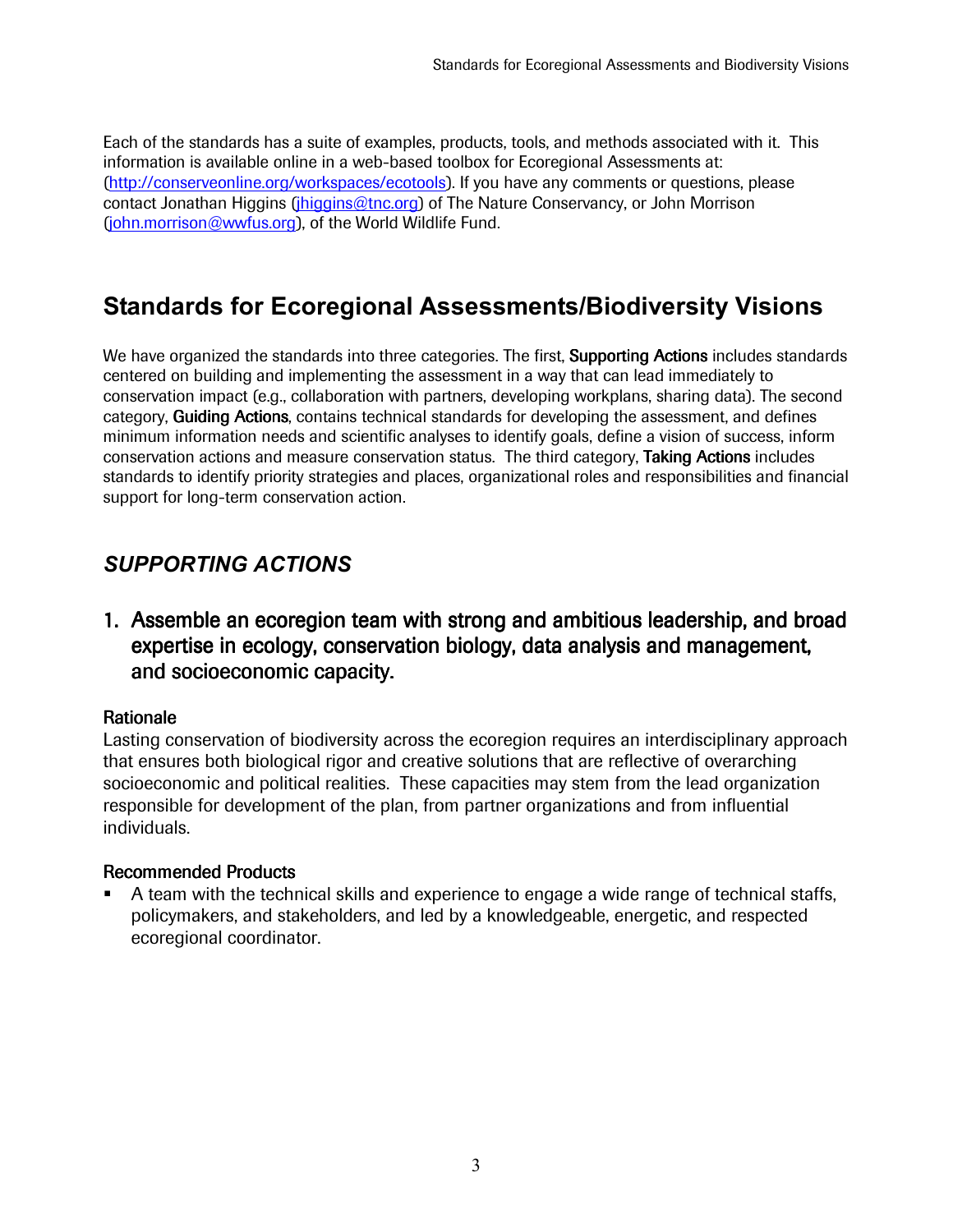# 2. Engage key internal and external partners and stakeholders throughout the process. process.

#### Rationale

Stakeholder and partner involvement is critical to ensure a common understanding and buy-in of the final products and how those products will be used for implementation. It is important to engage them early in the process because they may provide data, analyses, insights, capacities, and resources to develop the conservation plan. Having partners involved in the process provides education and buy-in for the process, and allows opportunities for the assessments to reflect partner priorities, their own planning needs, and better help support their actions. Having critical stakeholders who are not current conservation partners involved in the process offers opportunities for increased understanding and buy-in, and may ultimately lead to more effective implementation and collaboration.

#### **Recommended Products**

- A stakeholder analysis: assessment of the most critical and influential stakeholders and partners and a strategy and timeline for engaging them.
- Documentation of the extent and degree of success of partner and stakeholder engagement.

# 3. Have work plans, content, and products peer-reviewed.

#### Rationale

Peer review is an important process to strengthen the assessment/vision process and products. Peer review creates opportunities to make the results more scientifically rigorous, comprehensive, appropriately presented and available to support implementation.

- Barticipation by ecoregional assessment/vision teams early in their process in a peer review workshop. This review will result in a formal document ("contract") among peers stating next steps to strengthen the process and products.
- **Dutreach for peer review and participation in peer review in all phases of work.**
- **B**ocumentation of how peer review (through formal workshops, one-on-one interactions and other means) was accomplished.
- **B** Bresent final assessment/vision for peer review to organizational core-support teams. This review will evaluate the assessment/vision in relation to standards, identify gaps, comment on potential successes and limitations of the assessment/vision in supporting conservation, and propose priorities and next steps to strengthen it.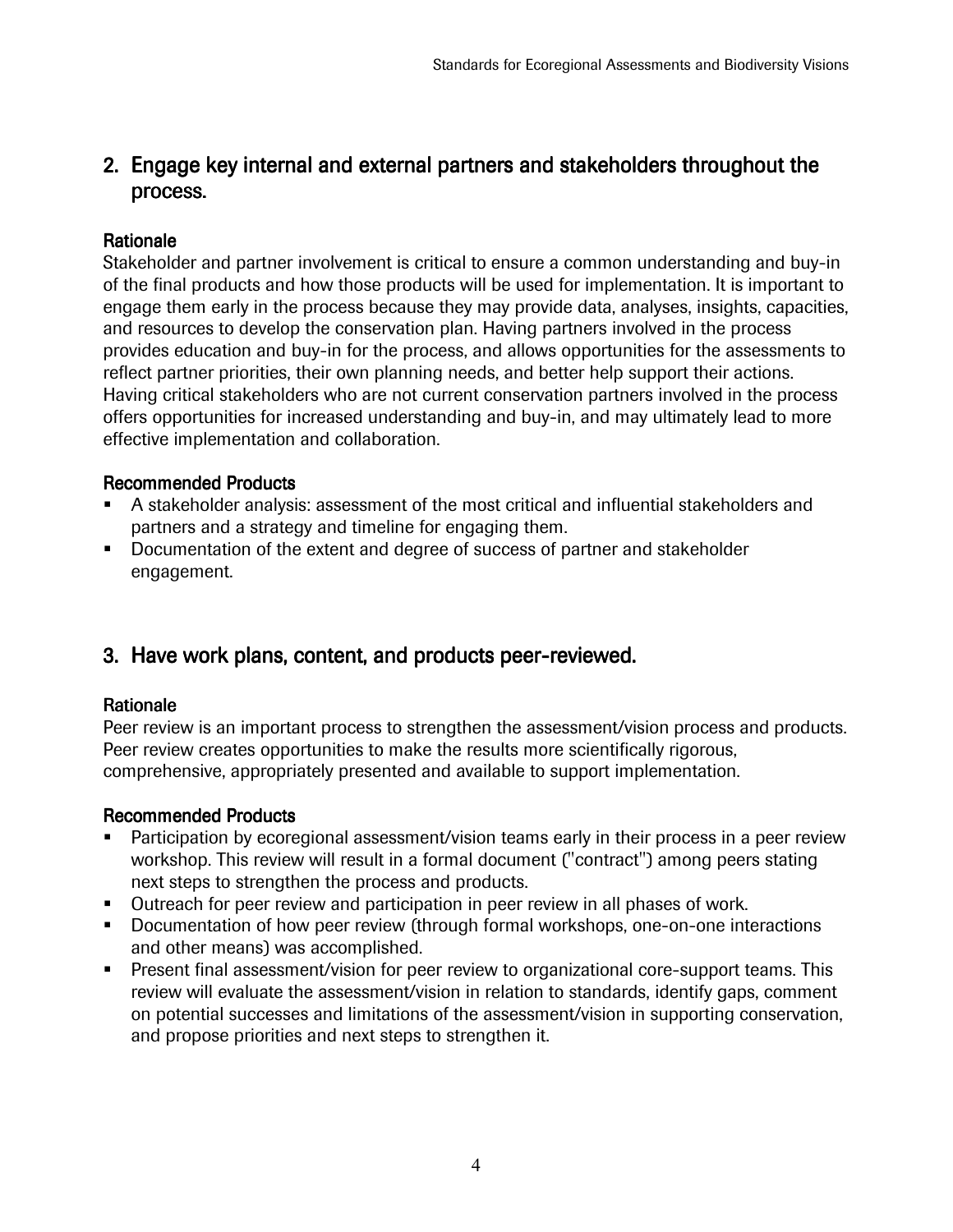# 4. Make all products, methods and supporting data publicly available, in accordance with data sharing agreements.

#### **Rationale**

Information and data must be made available to others to make significant progress towards global biodiversity conservation. This progress will be made through fundraising, working with stakeholders, and informing policy in addition to supporting direct, on-the-ground conservation actions through partners.

#### Recommended Products

- **B**eports and data (within data sharing agreements) made available in CD format and on the web. Printed and bound editions are also recommended.
- **Bommunications strategy for ecoregional assessment process and resulting products.**
- **B** Bocumentation of data sharing agreements to guide distribution and management of data and ecoregional assessment products.

# 5. Use a consistent data management framework in accordance with internal and partner organization data standards.

## **Rationale**

Establishing and using a consistent data management framework will enable, efficient updates over time, analyses within and across ecoregions, and more effective use and implementation of the assessment/vision by the sponsoring organization, its partners and key stakeholders.

- Documentation of data types, sources, confidence levels, gaps, data sharing agreements, and use/limitations.
- A populated database that includes all of the required data fields in the Ecoregional Assessment Data Standards managed in a database structure consistent with those standards. Currently the Conservation Planning Tool [CPT] is the accepted standard for long-term data management and access.
- Spatial data representing the ecoregional portfolio, and source data on targets and threats used in the assessment.
- Documentation and metadata describing tabular and spatial data (products and source data) that includes projections, scale accuracy, data types, confidence levels, sources and contacts, etc.
- Data has documentation of, and is managed in accordance to, data sharing agreements, MOUs, restrictions on use, and disclaimers as negotiated with data sharing partners.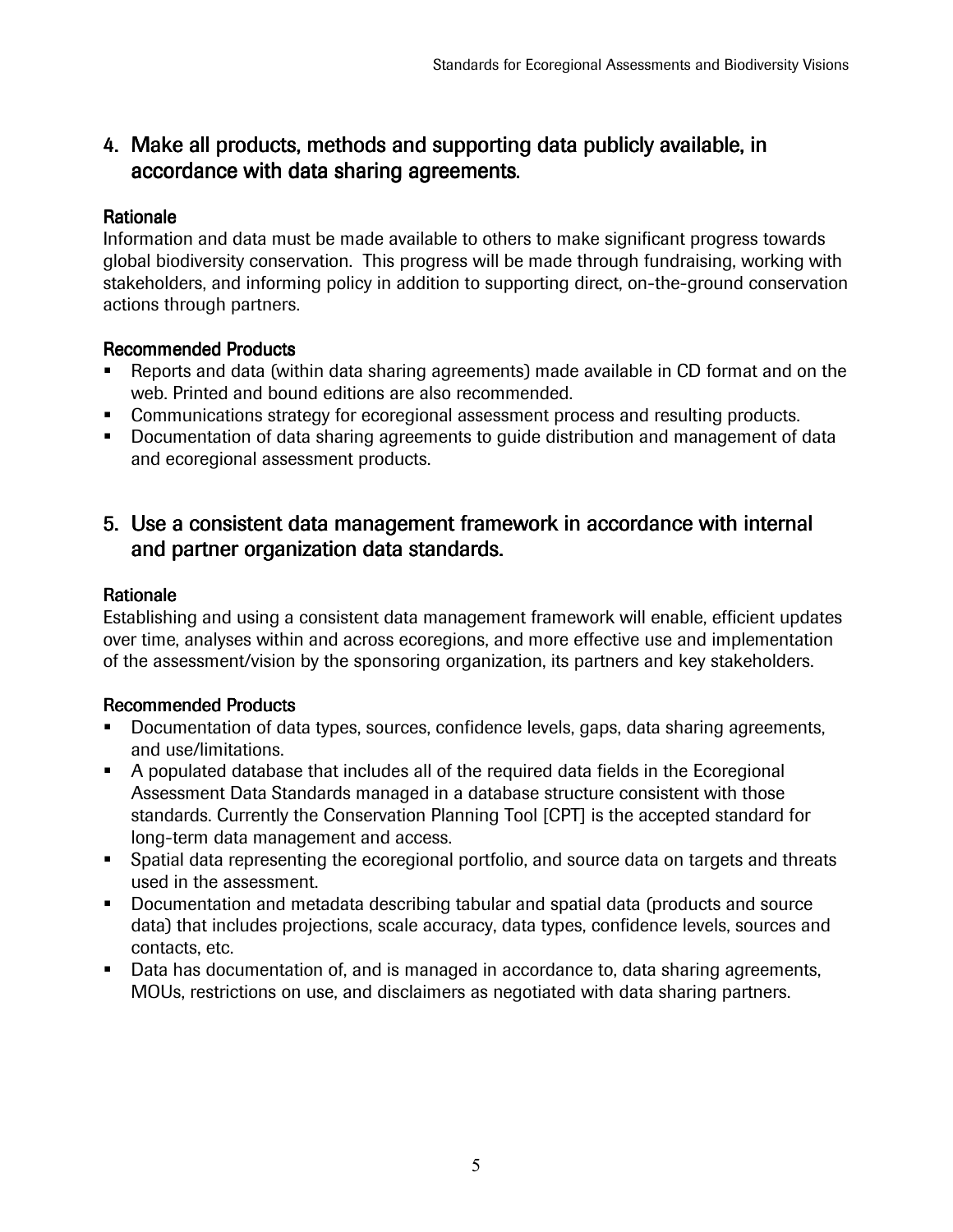# GUIDING ACTIONS

# 6. Develop assessments/ visions within ecologically meaningful areas adopted or adapted from existing ecoregional classifications.

## **Rationale**

Conservationists around the world use ecoregions as assessment units to conduct conservation planning because they are ecologically based and consistently globally mapped, and are the appropriate scales for the types of questions being addressed by these assessments/visions.

## **Recommended Products**

- Digital map of assessment units.
- Digital map of ecoregion stratification units.
- Documentation and justification of any newly created ecoregions and/or any aggregation, separation, or boundary modification of planning units based on environmental patterns within the assessment area.

# 7. Select terrestrial, freshwater and marine conservation targets/ biodiversity elements/features across multiple biological and spatial scales.

## **Rationale**

It is necessary to define a subset of targets that best represent the biodiversity of an ecoregion to focus the assessment. Conservation targets should cover the suite of biological scales (species, communities, ecological systems and other targets), taxa, and ecological characteristics to adequately inform comprehensive biodiversity conservation. Targets should include coarse and fine filter targets. This includes using rare and endangered, wide ranging, migratory and keystone species, rare communities, and all ecological systems and/or ecosystem types, as well as additional target types that are useful in capturing the variety of biodiversity characteristics, scales and ecological processes.

## Recommended Products Recommended Products

- **Bist and attributes of fine filter targets (e.g. distribution; local, widespread); conservation** status: threatened and endangered; endemic, wide ranging species, rare communities, coarse-filter targets (ecological systems and ecosystems) and other types of targets. See the Ecoregional Assessment Data Standards 1.0 for required fields.
- **Maps of occurrences of targets throughout the ecoregion.**
- **Description of data gaps for specific target groups and geographic areas.**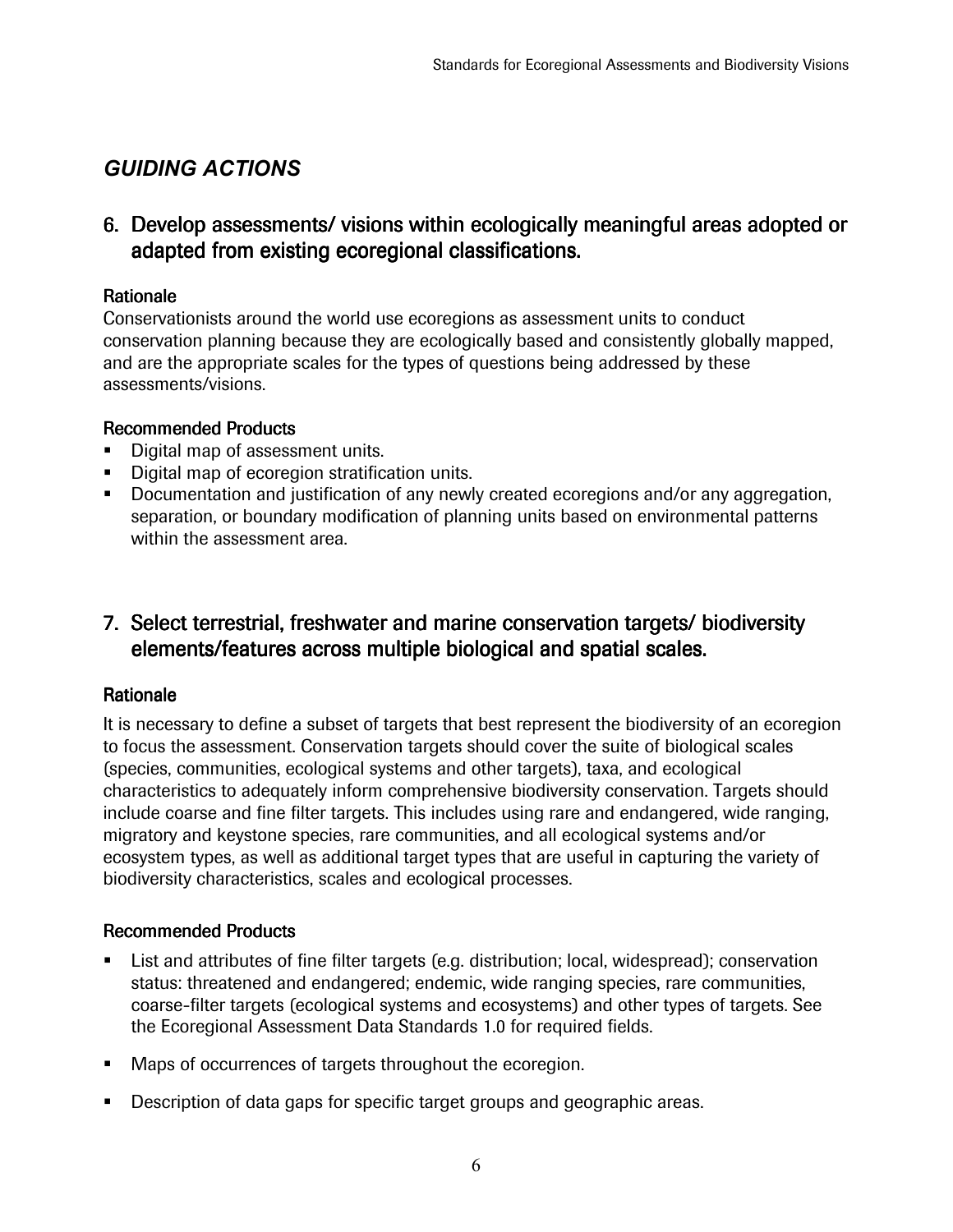# 8. Develop explicit abundance and distribution goals for conservation targets/biodiversity elements.

#### **Rationale**

A comprehensive vision is the definition of conservation success. This vision defines: "how much is enough." A vision based on targets/elements depends on explicit goals for the number and distribution of viable, secure occurrences of them necessary to ensure their longterm persistence in the ecoregion, and fulfill the ecoregion's contribution to ensure target/element persistence across their full ranges. Goals should be sufficient to allow the target/element to maintain ecological variability, evolve, and persist within the ecoregion as conditions change over the coming decades. These goals are the gage which we use to measure conservation status and progress.

#### Recommended Products Recommended Products

- Minimum numerical abundance (number, percent or area) and distribution goals (spatial/ecological stratification) and justifications for these goals for every target/group of targets within the ecoregion.
- If appropriate, alternative goals, as expressions of relative risk, to form the basis for creating multiple regional conservation scenarios.
- For relatively intact ecoregions, multiple goal levels may be effectively combined with forecasts of future land/water uses to identify types, levels and locations of acceptable impacts and those that need to be addressed through priority conservation actions.

# 9. Screen all target/biodiversity element occurrences for viability or ecological integrity.

#### **Rationale**

The screening of target occurrences enables the development of a conservation portfolio/vision that builds on the best available examples of biodiversity in an ecoregion. A thorough understanding of target viability further enables investment in areas where populations and ecosystems can function in light of current and imminent threats, and allows practitioners to determine the need for conservation or restoration efforts. Understanding the patterns of viability are central to measuring status and progress of effective conservation, informing conservation strategies, and as indicators of the impact of conservation actions.

- Documentation of size, condition, and landscape context criteria and indicators used for viability/integrity assessment.
- Description of screening methodology for occurrences of each target or target group.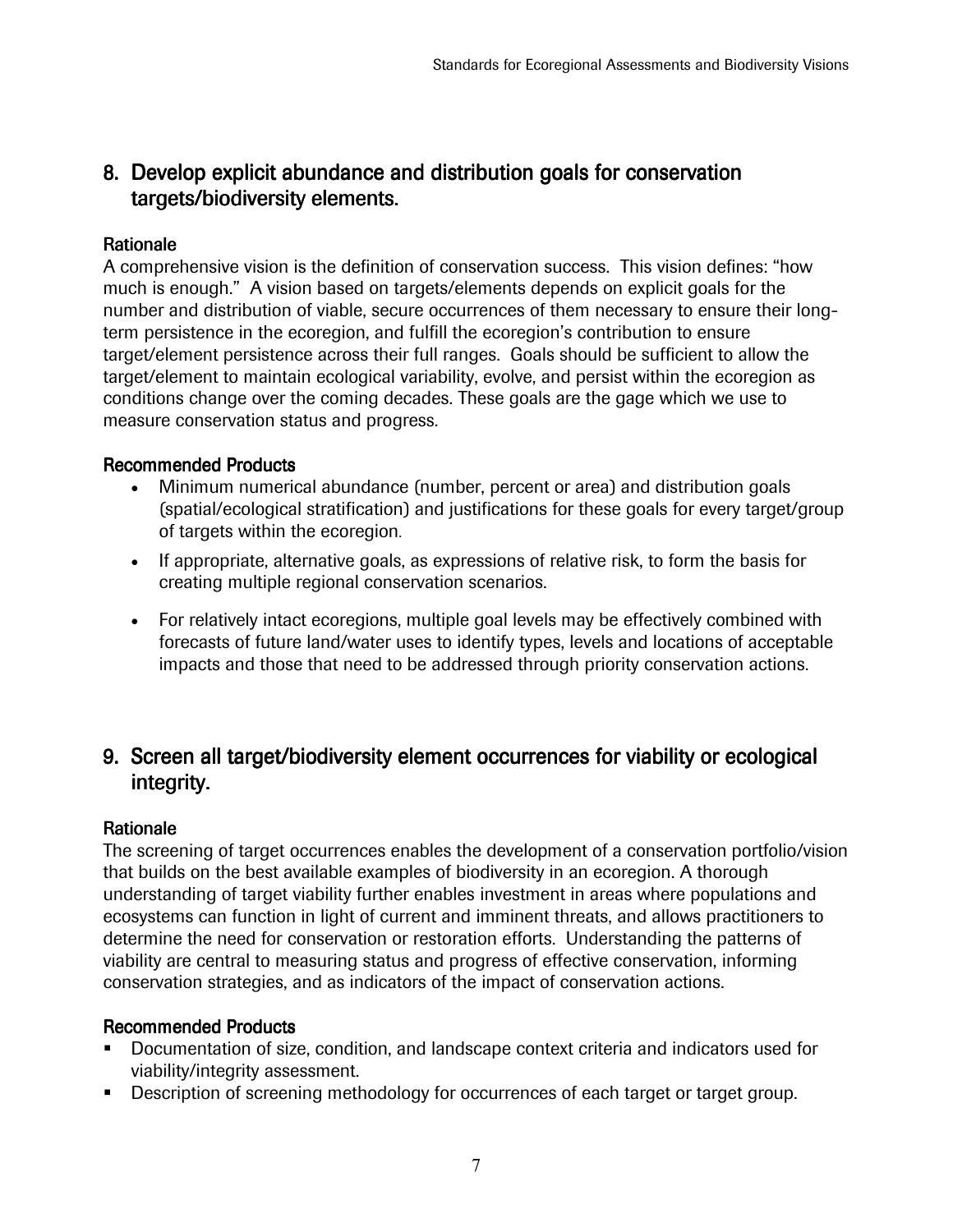Viability/integrity rating (preferably in both spatial and tabular data formats) for all target occurrences (including list of screened occurrences, list of occurrences that met minimum thresholds, and list of occurrences with insufficient information).

# 10. Conduct an analysis of the severity and geographic scope of threats to conservation targets/biodiversity elements and their occurrences, and analyze the root causes of priority threats.

## **Rationale**

The type, source, severity, and scope of threats drive portfolio design, strategy development and conservation actions. Threat prevention and abatement are keys to securing biodiversity. Updated analyses of threats are critical to evaluate the dynamic landscape to better inform conservation actions and opportunities, and offer a critical an indicator of the status of threats to biodiversity and the degree of success of our conservation actions.

## Recommended Products

- **EXECT** List of dominant threats to each conservation target or to groups of targets.
- Analyses (including maps and database) of the severity (degree of impact) and the geographic scope (distribution and extent) of the threat to target occurrences.
- **Descriptive narrative or schematic diagram of the root causes, or driving forces to dominant** threats across the ecoregion linking them to biodiversity elements/targets and their occurrences.

# 11. Design ecoregional portfolios/biodiversity visions to best meet goals for all conservation targets/ biodiversity elements, using the principles of efficiency, representation, irreplaceability, and functionality.

## **Rationale**

Ad-hoc conservation is blind investment and lacks context. A comprehensive vision (portfolio) should identify a suite of places that contains occurrences of biodiversity targets/elements that are necessary to conserve the biodiversity representative of an ecoregion. This vision/portfolio should ensure that the relative contributions of an investment strategy are understood in a regional context. Conservation assessments need to be current to define the present arenas for actions in a comprehensive yet efficient way to inform our actions and those of partners and stakeholders given the changing landscape of biodiversity patterns, threats, and conservation opportunities. In addition, visions/portfolios are the framework for measuring conservation progress within an ecoregion.

## Recommended Products Recommended Products

**Description of design goals, criteria, approach, methods, assumptions and rationales.**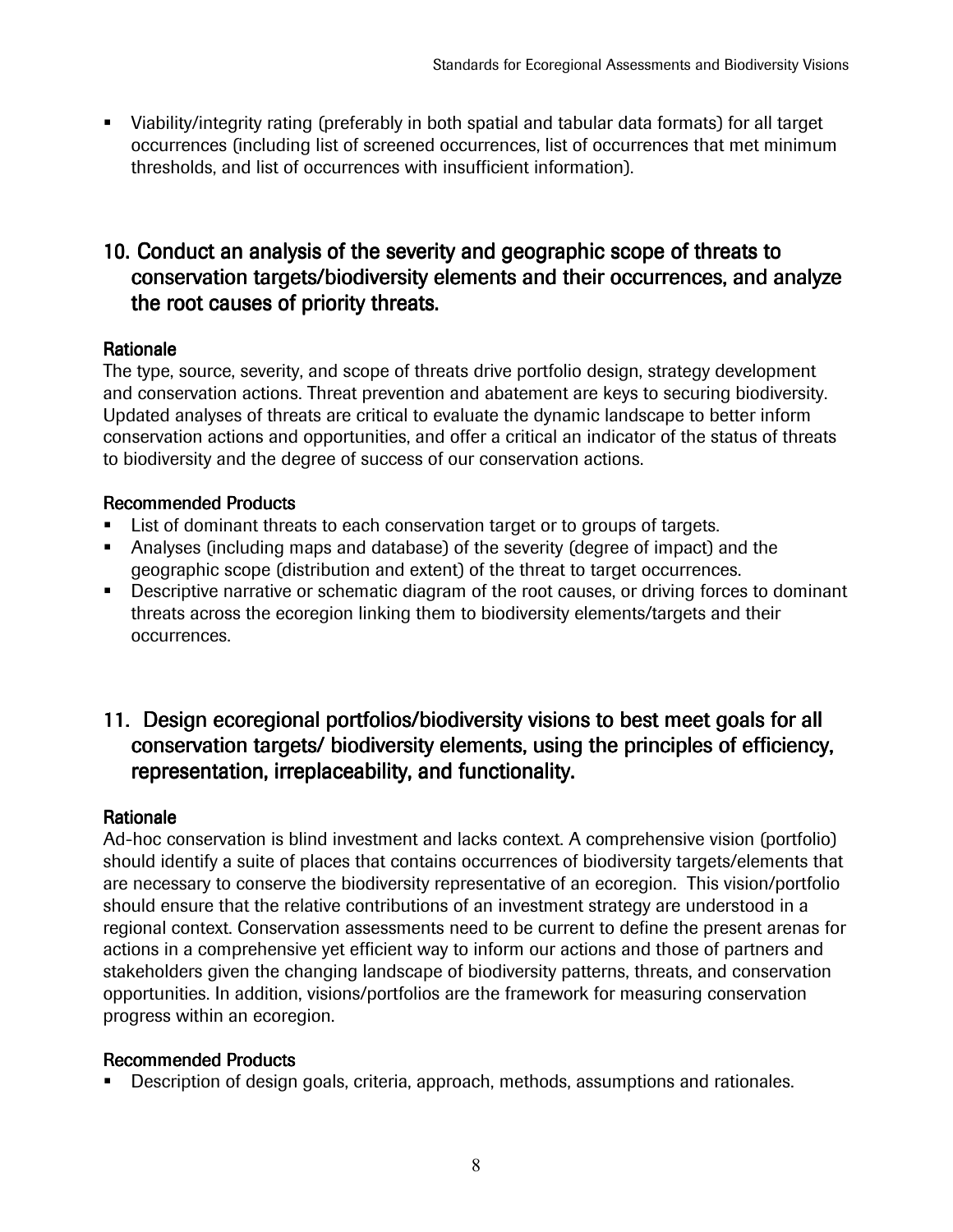- Assessment of the conservation management status of lands and waters (e.g. IUCN protected/managed area categories, conservation management strategies such as fire and sustainable water management, invasive species control, etc).
- Approaches and tools used to generate vision/portfolio (e.g. expert workshops, optimization tools such as SITES, SPOT, MARXAN, EPAT) and rationales.
- **For cases where optimization tools have been used, clear descriptions and rationale for** inputs and values, such as cost surfaces.
- Shape files and maps of areas of biodiversity significance and patterns of threats. Include alternative risk and updated scenarios where available.

# 12. Assess and report ecoregional biodiversity conservation status at appropriate intervals.

## **Rationale**

It is necessary to quantify the current status and, over time, the degree of change in the viability, threat, and conservation management of biodiversity target/element occurrences with respect to their goals. This allows conservationists to evaluate current situations and progress toward achieving overall ecoregional goals, discern the impacts of conservation efforts, and identify new priorities to which our actions must respond. The three ecoregional measures assessed for target occurrences: target viability, status of threats to that occurrence, and the conservation management status of those lands and waters harboring the occurrence, define the extent to which those target occurrences are under effective conservation. The abundance and distribution of these occurrences throughout the ecoregion define the degree to which those ecoregional targets are effectively conserved.

- Tabular and summary reports on the viability, threat, and conservation management status, and the combined intersection of the three to measure effective conservation for all coarse filter targets and a select subset of fine-filter targets at a minimum, and all fine-filter targets and/or target groups if possible, based on occurrences and their progress towards goals.
- A plan for routinely evaluating the viability, threat and conservation management status of target occurrences, outlining how frequently the measures data will be collected, who will be responsible for collecting the data, how the data will be maintained, and costs of collecting and maintaining the data. These data will be geospatial at least, and incorporate on-the-ground information at best.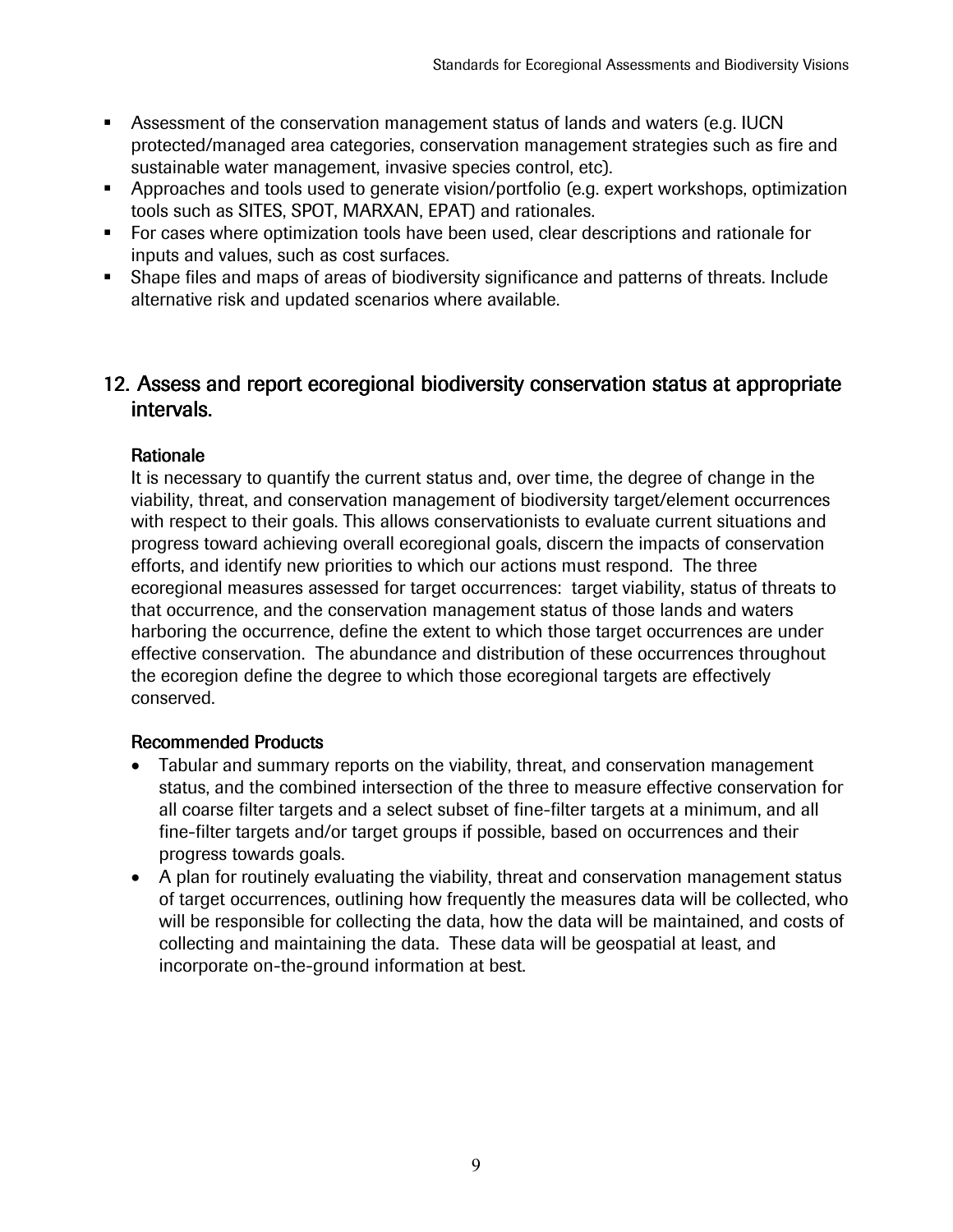# TAKING ACTIONS

# 13. Set overall priorities for conservation action within the ecoregional portfolio/biodiversity vision and define institutional goals, roles and priorities.

## **Rationale**

The number of places necessary to conserve biodiversity and the threats to biodiversity in those places can be considerable. Selecting priorities among them is essential for effective and efficient conservation. In setting priorities, one should consider the potential biodiversity contribution, scope and severity of threats, opportunities for success in abating types, key enabling conditions (e.g., presence of partners and conservation capacity, leverage opportunities, conservation funding, and potential for success. Frequently, multiple organizations or partners may seek to have impact on the ecoregional portfolios. Mutual agreements should be established among key conservation players in the ecoregion regarding where each will work complementarily but separately and where collaboration may occur.

## Recommended Products Recommended Products

- **B**essignment of priorities for actions among targets, threats and/or areas of biodiversity significance.
- Blear, transparent, and explicit description of criteria, data types and sources, methods and tools used to define priorities.
- **B** By and databases of priority areas of biodiversity significance and their priority levels.
- $\blacksquare$  **B** set of institutional priorities, goals and roles for action for all key partners and stakeholders involved in conservation actions.

# 14. Produce a long-term financial plan to support strategy and measures, implementation, further data development, and analyses.

## **Rationale**

Long-term conservation requires sufficient resources over the course of actions, and financial sustainability is a prerequisite for sustainable conservation. Further, for an ecoregional assessment to maintain efficacy, data must be managed over time and analyses updated as new data become available or methods advance. Consideration of how ecoregional conservation activities (maintenance of the vision/assessment, implementation of conservation action, and measuring progress) can be resourced over the long-term will improve the sustainability of the portfolio's conservation.

## **Recommended Products**

 A long-term financing plan to support the sponsoring organization, partners and stakeholders in maintaining and updating data, conducting analyses, implementing conservation strategies, and measuring conservation progress.